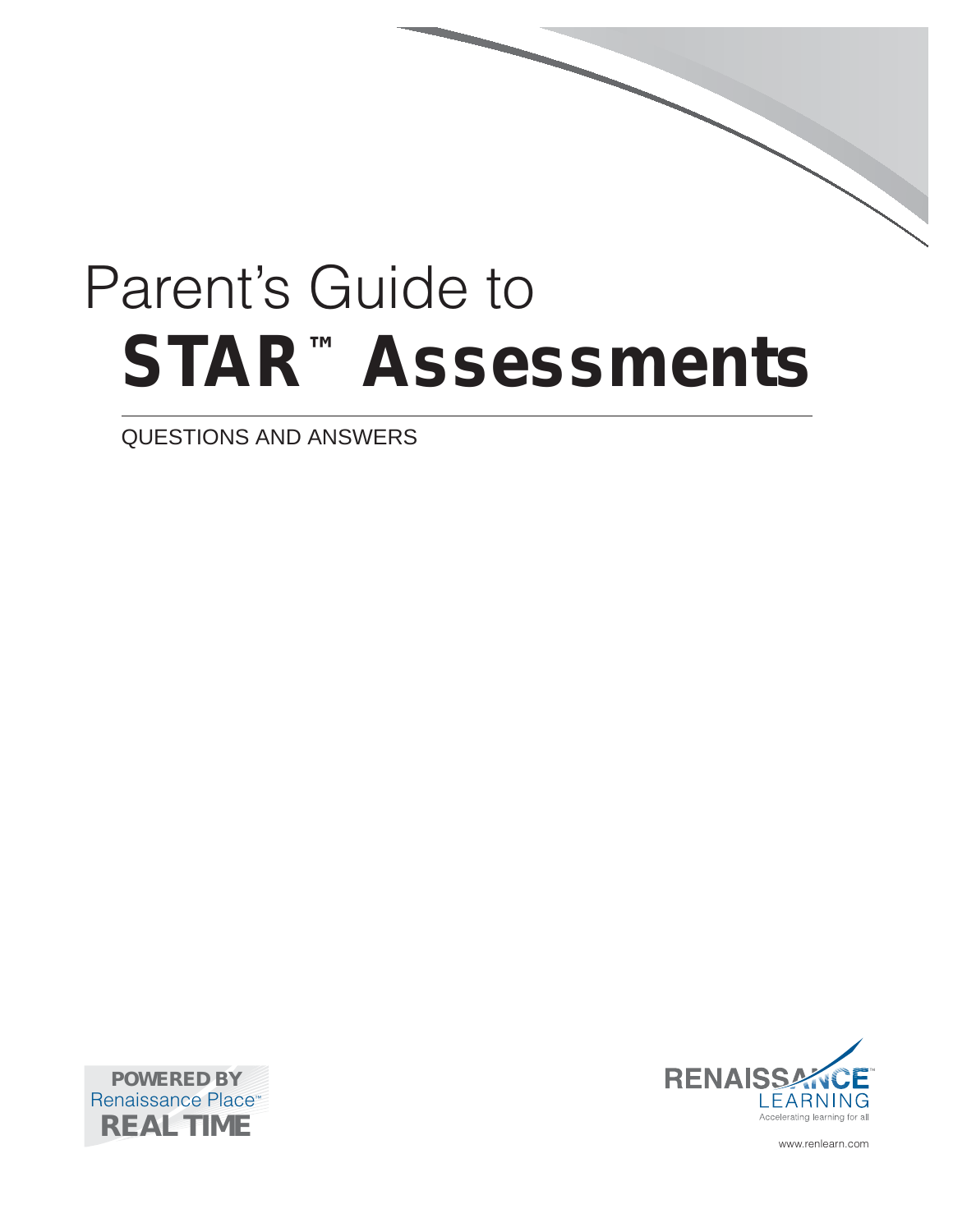Your child will be taking a STAR assessment during this school year. This guide will explain what a STAR assessment is. If you have any questions, please contact your child's teacher or visit the STAR website at **www.renlearn.com/se.**

# **What are STAR assessments?**

Renaissance Learning™ pioneered computer-adaptive testing in the classroom in 1996 with the introduction of STAR Reading™, and has been improving upon it ever since. As a result we offer a line of testing products that all function the same, are all built with the same high level of measurement accuracy, and all share the same design principles.



**STAR Early Literacy Enterprise**™ is the leading computer-based diagnostic assessment of early literacy skills developed for Pre-K–3 students. STAR Early Literacy Enterprise tracks development in three domains and ten sub-domains:

**Comprehension Strategies** 

## **Word Facility and Skills**

- 
- 
- Sentence-Level Comprehension
- **and Constructing Meaning Numbers and Operations**
- • Alphabetic Principle
- • Concept of Word

• Structural Analysis

• Phonics

• Vocabulary

- • Visual Discrimination • Phonemic Awareness
- Paragraph-Level Comprehension
- Early Numeracy

**STAR Reading®** M Enterprise

**STAR Reading Enterprise**™ is an assessment of reading comprehension and skills for independent readers through grade 12. STAR Reading Enterprise tracks development in five domains:

- Word Knowledge and Skills
- • Comprehension Strategies and Constructing Meaning
- Analyzing Literary Text
- • Understanding Author's Craft
- • Analyzing Argument and Evaluating Text



**STAR Reading Spanish**™ is an assessment of Spanish reading comprehension for independent readers from grade levels 1–5; however, it can be administered to Spanishspeaking students at grade levels 1–12. STAR Reading Spanish tracks a student's:

- Spanish reading level
- Spanish ZPD for independent reading practice of Spanish literature
- • Spanish reading growth and overall progress



**STAR Math Enterprise**™ is an assessment of math achievement for students in grades 1–12. STAR Math Enterprise tracks development in four domains:

- • Numbers and Operations
- • Algebra
- Geometry and Measurement
- • Data Analysis, Statistics, and Probability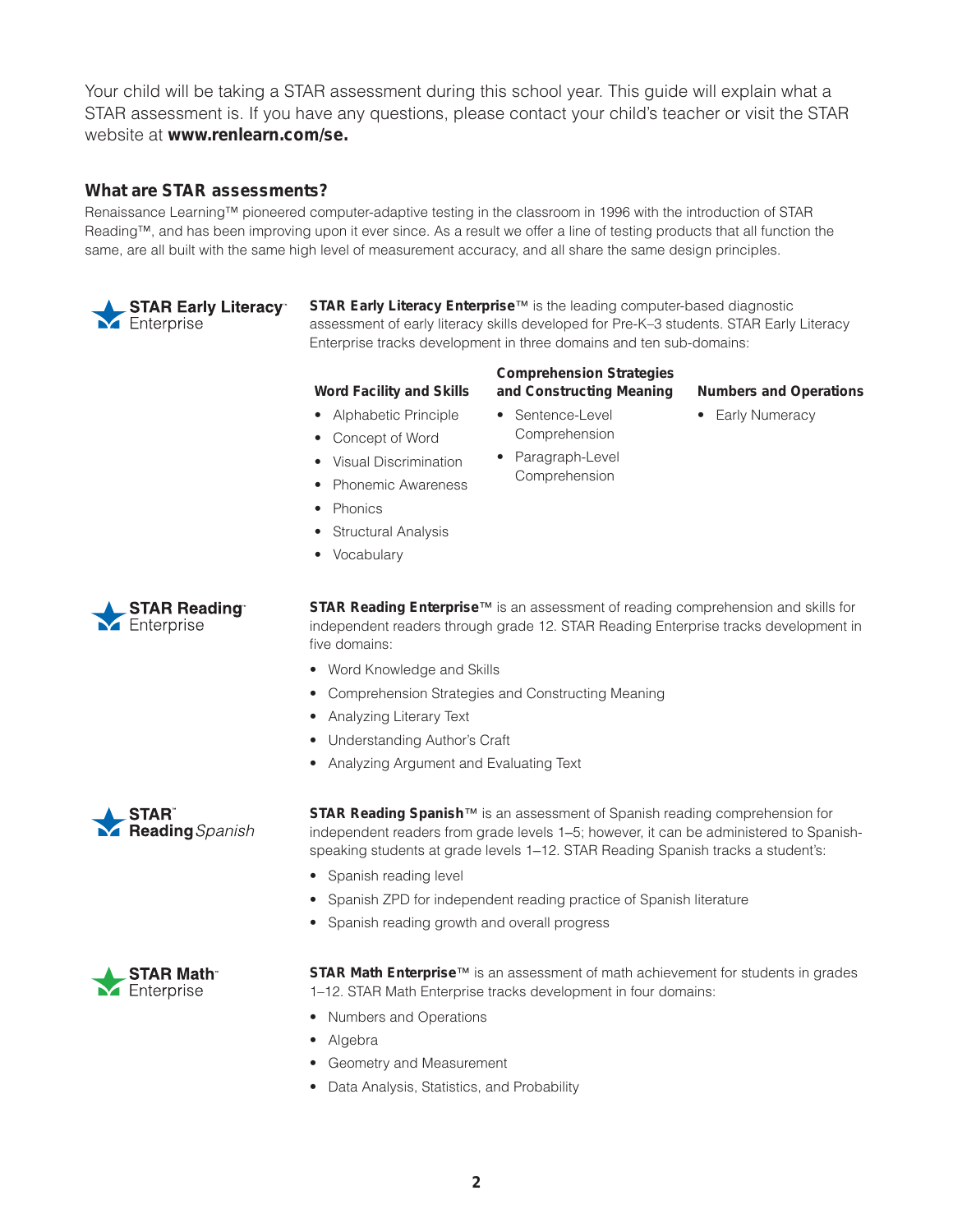# **What are computer-adaptive tests?**

All STAR assessments are computer-adaptive tests (CATs). Computer-adaptive tests continually adjust the difficulty of each child's test by choosing each test question based on the child's previous response. If the child answers a question correctly, the difficulty level of the next item is increased. If the child misses a question, the difficulty level is decreased. CATs save testing time and spare your child the frustration of items that are too difficult and the boredom of items that are too easy.

# **How long does it take to complete a STAR assessment?**

STAR tests are designed to be as efficient as possible. On average, students will complete the STAR Math Enterprise test in about 20 minutes, the STAR Reading Enterprise test in about 15 minutes, the STAR Early Literacy Enterprise test in 15–20 minutes, and the STAR Reading Spanish test in about 10 minutes. However, some students may require more time.

# **What are STAR assessments used for?**

The STAR assessments are often used to screen students for their reading and math achievement levels. STAR Reading and STAR Math™ assessments help determine reading and math achievement levels in order to place students into the Accelerated Reader™ and Accelerated Math™ programs. STAR Early Literacy Enterprise assessments help educators monitor students' growing literacy skills and students' progress toward becoming independent readers. STAR Reading Spanish assessments help educators working in bilingual and dual-language programs to inform instruction, match students to books, and monitor Spanish reading growth. In English-only programs, educators can use STAR Reading Spanish to determine the Spanish reading level of incoming English language learner students to help inform instruction.

STAR Enterprise™ assessments can also be used to monitor student growth throughout the year, to estimate students' understanding of state standards, and predict students' performance on the state test. In addition, STAR can help teachers determine appropriate instructional levels and skills that students are ready to learn.

# **What kind of score does my child get?**

For every STAR assessment, your child receives a **scaled score (SS)**, which is based on the difficulty of the questions and the number of correct answers. Scaled scores are useful for comparing your child's performance over time and across grades. STAR Reading and STAR Math scaled scores range from 0–1400. STAR Early Literacy Enterprise scaled scores range from 300–900. For STAR Reading Spanish, the Spanish scaled scores range from 0–780.

STAR offers educators a variety of scores and reports. Some STAR scores compare your child's performance to a specific criteria or to a standard (criterion-referenced scores). STAR Enterprise reports also include scores which compare your child's performance to other students who have taken the same test (norm-referenced scores). The criterion- and normreferenced scores are based on the scaled score.

Please see the sample Parent Reports on the following pages for examples of some of the scores and score definitions.

## **How can I help my child prepare for a STAR assessment?**

The teacher who gives the test uses pre-test instructions to explain the test to your child. It is important for you to encourage your child to try to do his or her best on the assessment. Since STAR is a general measure of student ability in math or reading, students perform best on the assessment in the same way they perform best in school—when they have had plenty of rest, attend school regularly, and have eaten.

# **How will I know how my child is doing?**

Please ask your child's teacher for the results from any of the STAR assessments. Teachers can run a Parent Report for any of the STAR tests. Often teachers may share this information during a parent/teacher conference. Due to federal privacy laws, Renaissance Learning is not able to release an individual student's data directly to parents.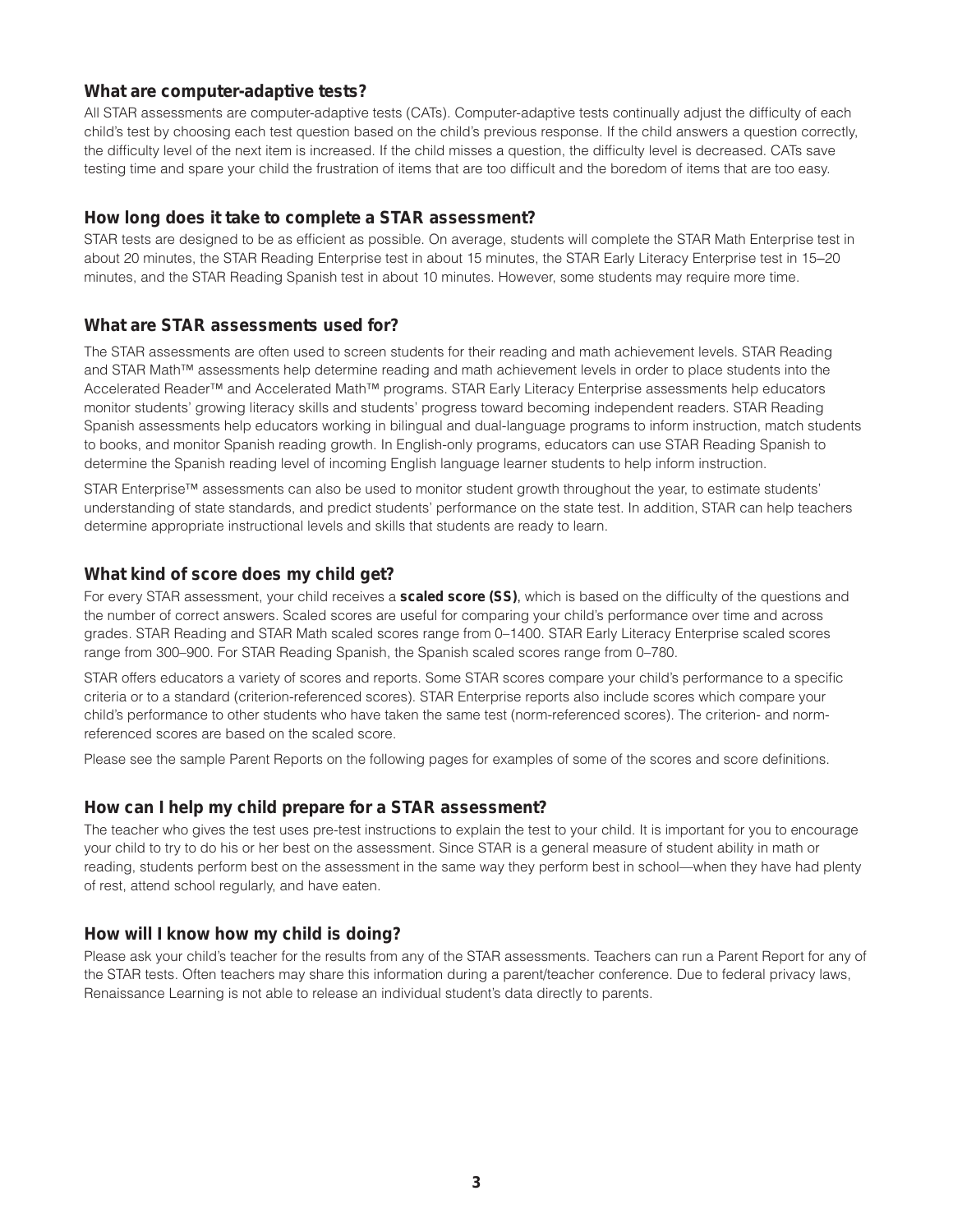

# **Parent Report for Lisa Carter**

Printed Friday, September 9, 2011 2:12:15 PM

Teacher: Mrs. C. Rowley Class: Mrs. Rowley's Class

School: Oakwood Elementary School Test Date: September 8, 2011 8:00 AM

## Dear Parent or Guardian of Lisa Carter:

Your child has just taken a STAR Early Literacy Enterprise assessment on the computer. STAR Early Literacy Enterprise measures your child's proficiency in up to nine areas that are important in reading development. This report summarizes your child's scores on the assessment. As with any assessment, many factors can affect your child's scores. It is important to understand that these scores provide only one picture of how your child is doing in school.

#### **Scaled Score: 475**

The Scaled Score is the overall score that your child received on the STAR Early Literacy Enterprise assessment. It is calculated based on both the difficulty of the questions and the number of correct responses. Scaled Scores in STAR Early Literacy Enterprise range from 300 to 900 and span the grades Pre-K through 3.

Lisa obtained a Scaled Score of 475. Scaled Scores relate to three developmental stages: Emergent Reader (300 - 674), Transitional Reader (675-774), and Probable Reader (775 - 900). A Scaled Score of 475 means that Lisa is at the Emergent Reader stage.

| Date     | Scaled |     | <b>Emergent Reader</b> |     |     | Trans.<br>Reader |     | Probable<br>Reader |  |                                     |
|----------|--------|-----|------------------------|-----|-----|------------------|-----|--------------------|--|-------------------------------------|
| Tested   | Score  | 300 | 400                    | 500 | 600 | 700              | 800 | 900                |  |                                     |
| 09/08/11 | 475    |     |                        |     |     |                  |     |                    |  | <b>Initial Test Scaled</b><br>Score |

Children at the early Emergent Reader stage are beginning to understand that printed text has meaning. They are learning that reading involves printed words and sentences, and that print flows from left to right and from the top to the bottom of the page. They are also beginning to identify colors, shapes, numbers, and letters.

At this stage, Lisa knows that spoken speech can be represented by letters and that letters have specific shapes. She is likely to be able to identify the letters and to see the differences between them. Also, Lisa is beginning to recognize rhyming sounds.

The most important thing you can do to encourage your child's growth in emergent reading skills is to read storybooks aloud to Lisa at home. If your child asks for the same book again and again, go right on reading it. Also, talk with Lisa about what you've read. Through listening to and talking about stories, Lisa will learn to relate spoken words with printed words on the page.

If you have any questions about your child's scores or these recommendations, please contact me at your convenience.

Teacher Signature: \_\_\_\_\_\_\_\_\_\_\_\_\_\_\_\_\_\_\_\_\_\_\_\_\_\_\_\_\_\_\_\_\_\_\_\_\_\_\_\_\_\_\_\_\_\_\_\_\_\_\_\_\_\_ Date: \_\_\_\_\_\_\_\_\_\_\_\_\_\_\_\_\_\_\_\_\_

Parent Signature: \_\_\_\_\_\_\_\_\_\_\_\_\_\_\_\_\_\_\_\_\_\_\_\_\_\_\_\_\_\_\_\_\_\_\_\_\_\_\_\_\_\_\_\_\_\_\_\_\_\_\_\_\_\_\_ Date: \_\_\_\_\_\_\_\_\_\_\_\_\_\_\_\_\_\_\_\_\_

Comments: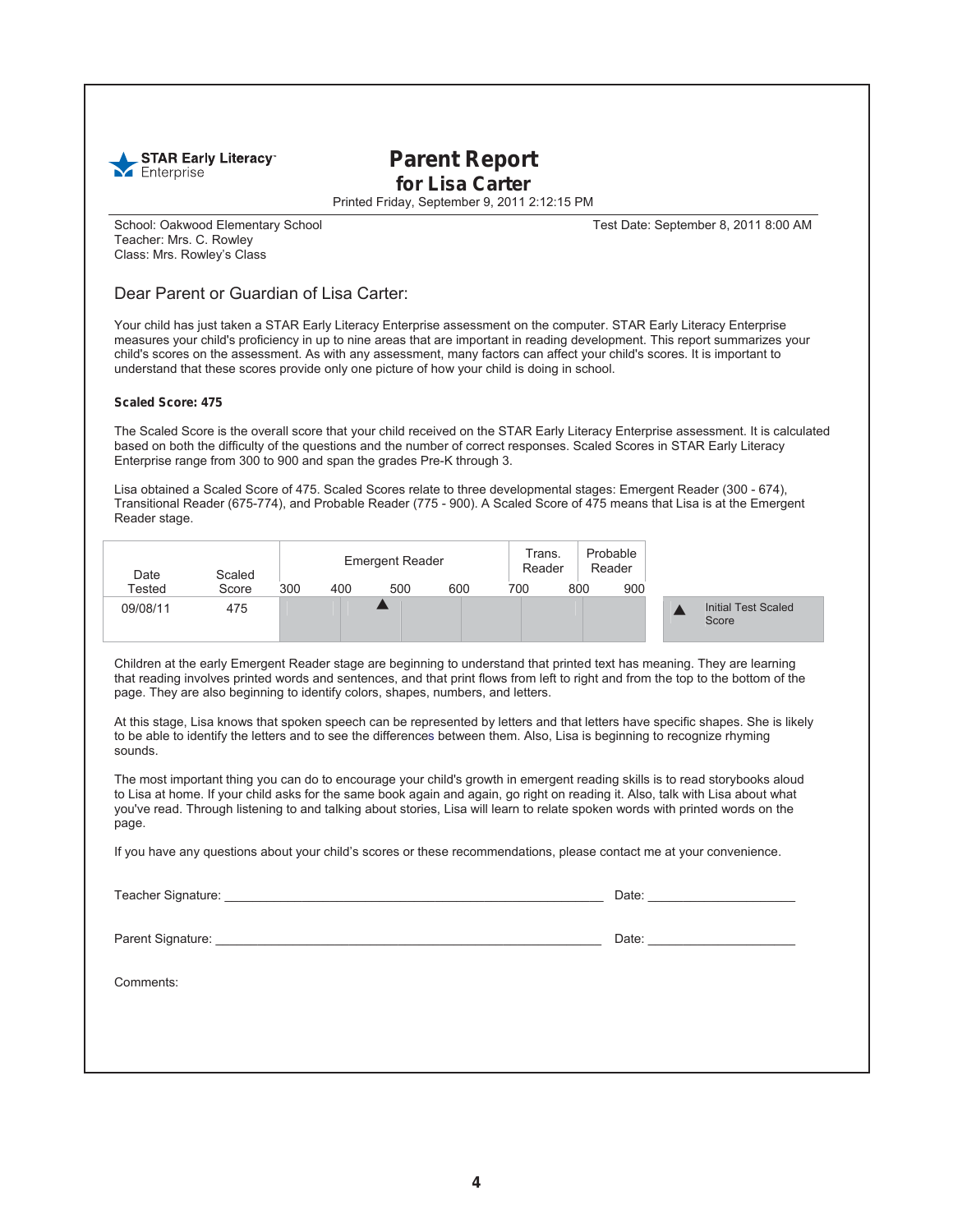

# **Parent Report for Matthew Bosley**

Printed Monday, September 12, 2011 12:34:01 PM

Teacher: Mrs. M. Adams Class: Grade 4 (Adams)

School: Oakwood Elementary School Test Date: September 9, 2011 9:34 AM

## Dear Parent or Guardian of Matthew Bosley:

Matthew has taken a STAR Reading computer-adaptive reading test. This report summarizes your child's scores on the test. As with any test, many factors can affect a student's scores. It is important to understand that these test scores provide only one picture of how your child is doing in school.

| GE  | <b>PR</b> | <b>PR Range</b> | <b>Below</b><br>Average | Average<br>50 | Above<br>Average | <b>IRL</b> | <b>ZPD</b>  | <b>ZPD</b><br>2000 |
|-----|-----------|-----------------|-------------------------|---------------|------------------|------------|-------------|--------------------|
| 3.1 | 29        | $22 - 35$       |                         |               |                  | 3.2        | $2.6 - 3.7$ | 361-561            |

#### **National Norm Scores:**

#### **Grade Equivalent (GE): 3.1**

Grade Equivalent scores range from 0.0 to 12.9+. A GE score shows how your child's test performance compares with that of other students nationally. Based on the national norms, Matthew reads at a level equal to that of a typical third grader after the first month of the school year.

#### **Percentile Rank (PR): 29**

The Percentile Rank score compares your child's test performance with that of other students nationally in the same grade. With a PR of 29, Matthew reads at a level greater than 29% of other students nationally in the same grade. This score is average. The PR Range indicates that, if this student had taken the STAR Reading test numerous times, most of his scores would likely have fallen between 22 and 35.

#### **Instructional Reading Level (IRL): 3.2**

The Instructional Reading Level (IRL) is the grade level at which Matthew is at least 80% proficient at recognizing words and comprehending reading material. Matthew achieved an IRL score of 3.2. This means that he is at least 80% proficient at reading third grade words and books.

#### **Zone of Proximal Development (ZPD): 2.6-3.7**

The Zone of Proximal Development (ZPD) is the reading level range from which Matthew should be selecting books for optimal growth in reading. It spans reading levels that are appropriately challenging for reading practice. This range is approximate. Success at any reading level depends on your child's interest and prior knowledge of a book's content. Matthew's ZPD 2000 is 361-561. The ZPD 2000 score is the ZPD converted to a 2000-point scale.

I will be using these STAR Reading test scores to help Matthew further develop his reading skills through the selection of books for reading practice at school. Matthew should also practice silent reading every day, continue reading aloud and with others, and practice reading more challenging books.

If you have any questions about your child's scores or these recommendations, please contact me at your convenience.

Teacher Signature: \_\_\_\_\_\_\_\_\_\_\_\_\_\_\_\_\_\_\_\_\_\_\_\_\_\_\_\_\_\_\_\_\_\_\_\_\_\_\_\_\_\_\_\_\_\_\_\_\_\_\_\_\_\_ Date: \_\_\_\_\_\_\_\_\_\_\_\_\_\_\_\_\_\_\_\_

Parent Signature: \_\_\_\_\_\_\_\_\_\_\_\_\_\_\_\_\_\_\_\_\_\_\_\_\_\_\_\_\_\_\_\_\_\_\_\_\_\_\_\_\_\_\_\_\_\_\_\_\_\_\_\_\_\_\_ Date: \_\_\_\_\_\_\_\_\_\_\_\_\_\_\_\_\_\_\_\_

Comments: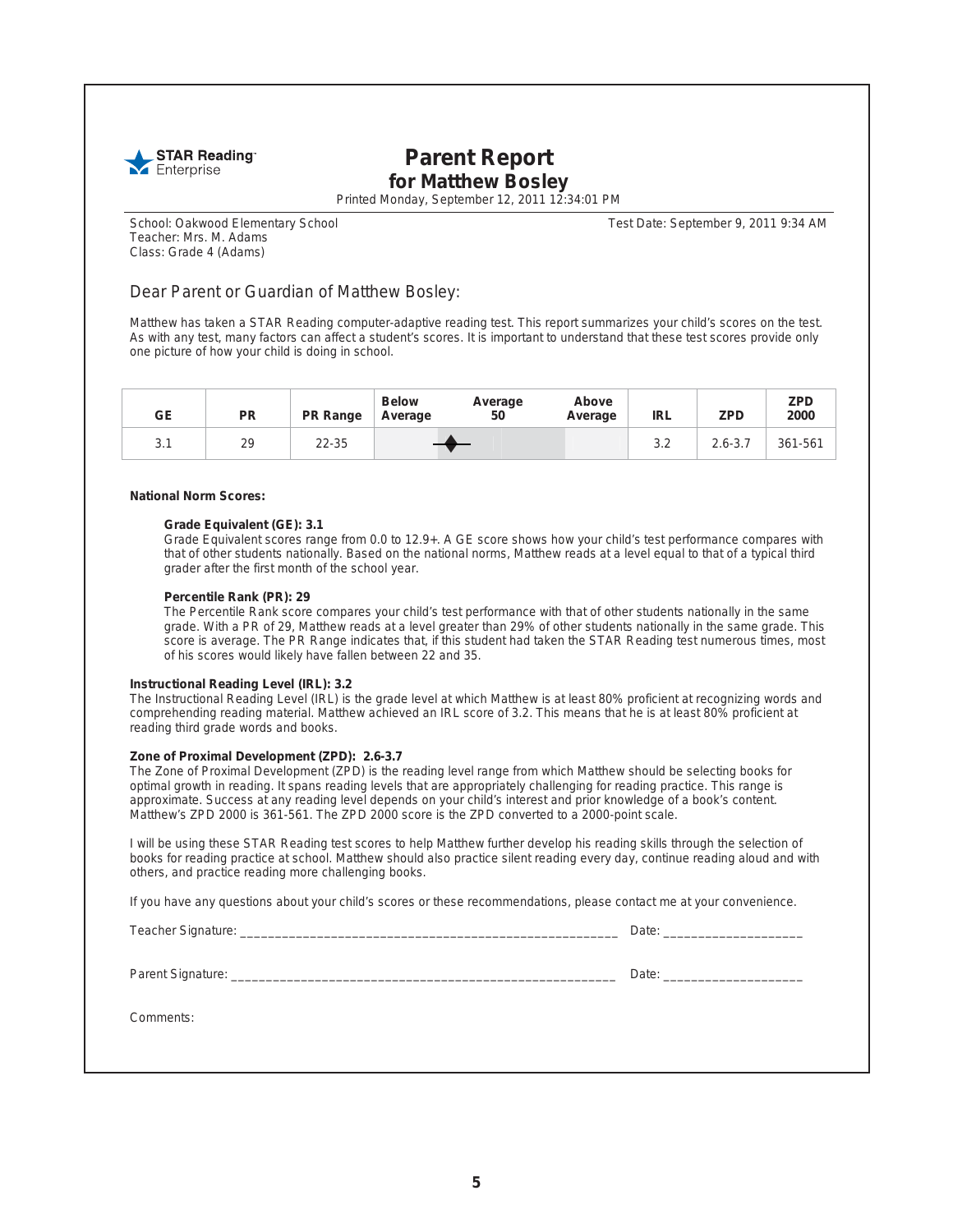

# **Parent Report for Rosario Martinez**

Printed Monday, September 12, 2011 9:12 AM

Teacher: Ms. I. Gomez Class: Ms. Gomez's Class

School: Oakwood Elementary School Test Date: September 9, 2011 10:05 AM

## Dear Parent or Guardian of Rosario Martinez:

Rosario has taken a STAR Reading Spanish test so that I have a better understanding of her reading ability in Spanish. This report summarizes the scores on her latest test.

#### **Spanish Instructional Reading Level: 3.7**

This means Rosario is successful at reading words and books in Spanish that students in the third month of third grade are commonly expected to understand.

#### **Spanish Zone of Proximal Development (SP ZPD): 2.2-4.3**

This is the reading level range that is recommended for Rosario when she is reading books independently in Spanish.

To help Rosario improve her reading skills, she should continue to practice reading materials within her ZPD. To help choose books for Rosario, use AR BookFinder at www.arbookfind.com. This is a free online tool that helps students identify books that match their interests, their maturity level, and their ZPD.

If you have any questions about your child's scores or these recommendations, please contact me at your convenience.

| $\sim$<br>Teacher<br>Signature: | 30.47 |  |
|---------------------------------|-------|--|
|                                 | Dale  |  |

Parent Signature: \_\_\_\_\_\_\_\_\_\_\_\_\_\_\_\_\_\_\_\_\_\_\_\_\_\_\_\_\_\_\_\_\_\_\_\_\_\_\_\_\_\_\_\_\_\_\_\_\_\_\_ Date: \_\_\_\_\_\_\_\_\_\_\_\_\_\_\_\_\_\_

Comments: